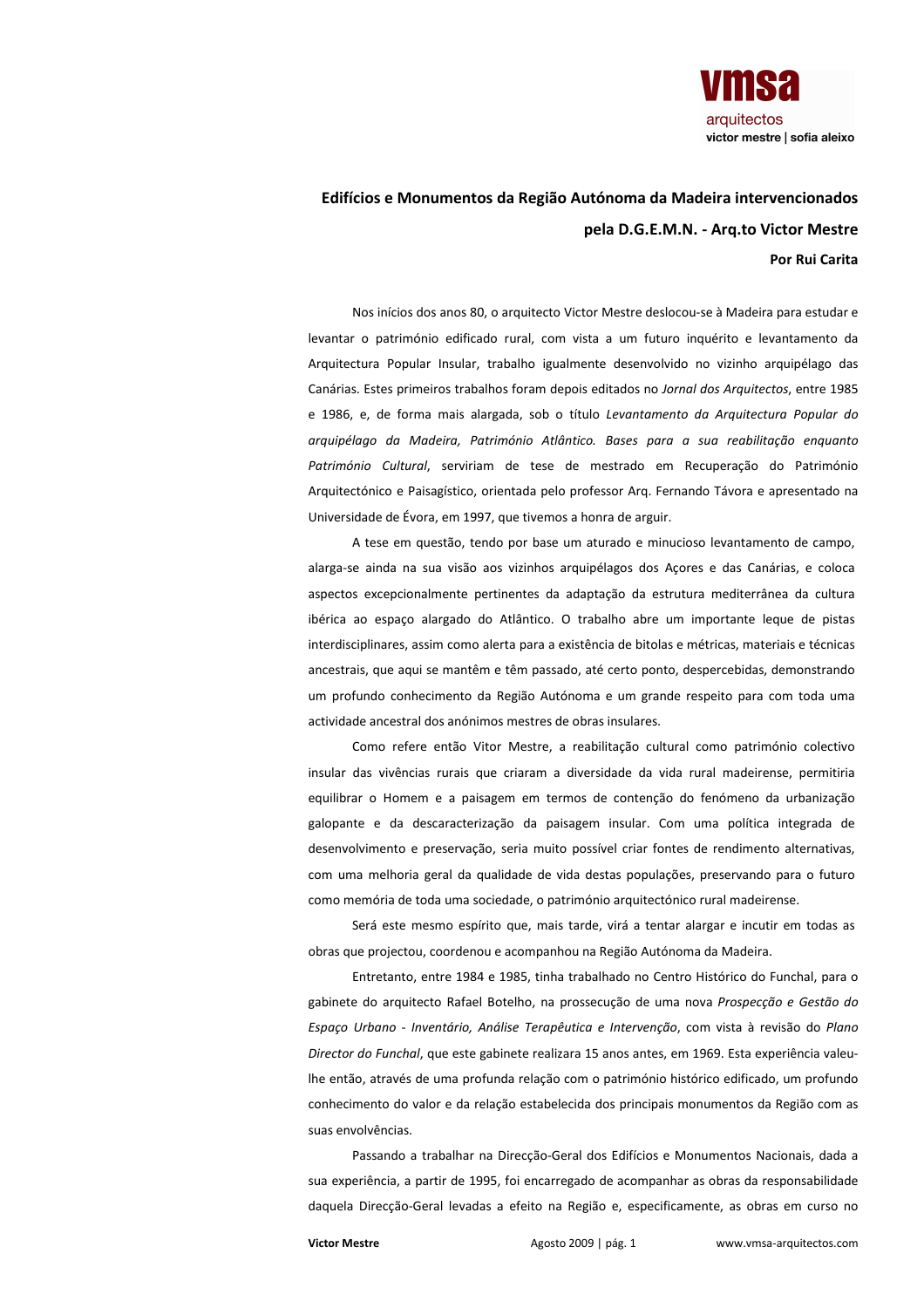

Palácio de São Lourenço, então residência oficial do Ministro para a Região Autónoma da Madeira.

As obras decorrentes no Palácio de São Lourenço, como já escrito, haviam despertado alguma polémica e, a partir de 1994, com a abertura da exposição permanente na antiga porta e casa da guarda, da responsabilidade dos militares e organizada sob pressupostos patrimoniais diferentes, houve que repensar todo o trabalho desenvolvido na parte civil. Assim, com base em equipas habilitadas, com técnicos de mobiliário e de pintura, iniciou-se nos anos seguintes um vasto trabalho de reabilitação e restauro, que conferiram a todo o Palácio uma nova dignidade e permitiram mesma a sua abertura ao público.

Nestes trabalhos serviu de elemento de ligação o Arq. Vitor Mestre, acompanhando os respeitantes à arquitectura, como o de reabilitação da antiga Casa do Fresco e das suas envolvências, como o restauro do enorme painel de azulejos figurando São Lourenço, assim como aconselhando e contactando as equipas mais habilitadas para os restantes trabalhos.

Nessa sequência, a sua actividade estendeu-se igualmente à parte militar, acompanhando as obras de reabilitação da antiga sala de armas do baluarte joanino, onde se procuraram as primitivas canhoneiras e o chão inicial, da prospecção arqueológica do baluartecisterna e da execução do corredor interno das repartições militares, que incorporou o que restava da antiga chaminé dos séculos XVII / XVIII em cantaria vermelha de Cabo Girão.

O acompanhamento deste e de outros trabalhos, levaram ao estabelecimento de um novo quadro de trabalho entre a Direcção-Geral e a Região Autónoma, consumado, em 1998. com um protocolo com a Direcção Regional dos Assuntos Culturais, que se estendeu à inventariação geral do património edificado da Região, que passou a integrar a base de dados nacional do site da Internet da Direcção-Geral.

Entretanto, a actividade do Arq. Vitor Mestre na Região estendeu-se, em colaboração com a Direcção Regional dos Assuntos Culturais, ao acompanhamento das obras em curso no Convento de Santa Clara, na Sé do Funchal e na Igreja e Colégio dos Jesuítas. Paralelamente e na área do Funchal, para além de pareceres e contactos para obras pontuais, executou ainda o projecto de reabilitação para a Torre do Capitão, em Santo Amaro, obra ainda em curso.

Na costa Oeste acompanhou as obras das Igrejas Matrizes da Madalena do Mar e da Calheta, assim como na costa Este, as obras da Matriz de Machico, da Capela de São Roque e do Aqueduto da mesma cidade, sendo também o autor do projecto das duas últimas obras.

Também na zona Este da Ilha, na área da cidade de Santa Cruz, desenvolveu o projecto de reabilitação da chamada Fonte dos Ingleses, ou do Bispo, no Santo da Serra e acompanhou as importantes obras da Matriz de Santa Cruz, de que executou parte dos projectos, assim como projectou o novo Centro Paroguial, com residência, cartório e salão paroguial, numa interessante e bem conseguida articulação com a Igreja e com a Misericórdia.

De uma forma muito específica, a actividade do arguitecto Vitor Mestre na Região Autónoma da Madeira tem sido pautada sempre por um profundo respeito pelo património construído e pelos seus utentes, procurando criar um espaço privilegiado para a reflexão sobre a história das diversas construções em causa, e interligando de forma segura a evolução da actual